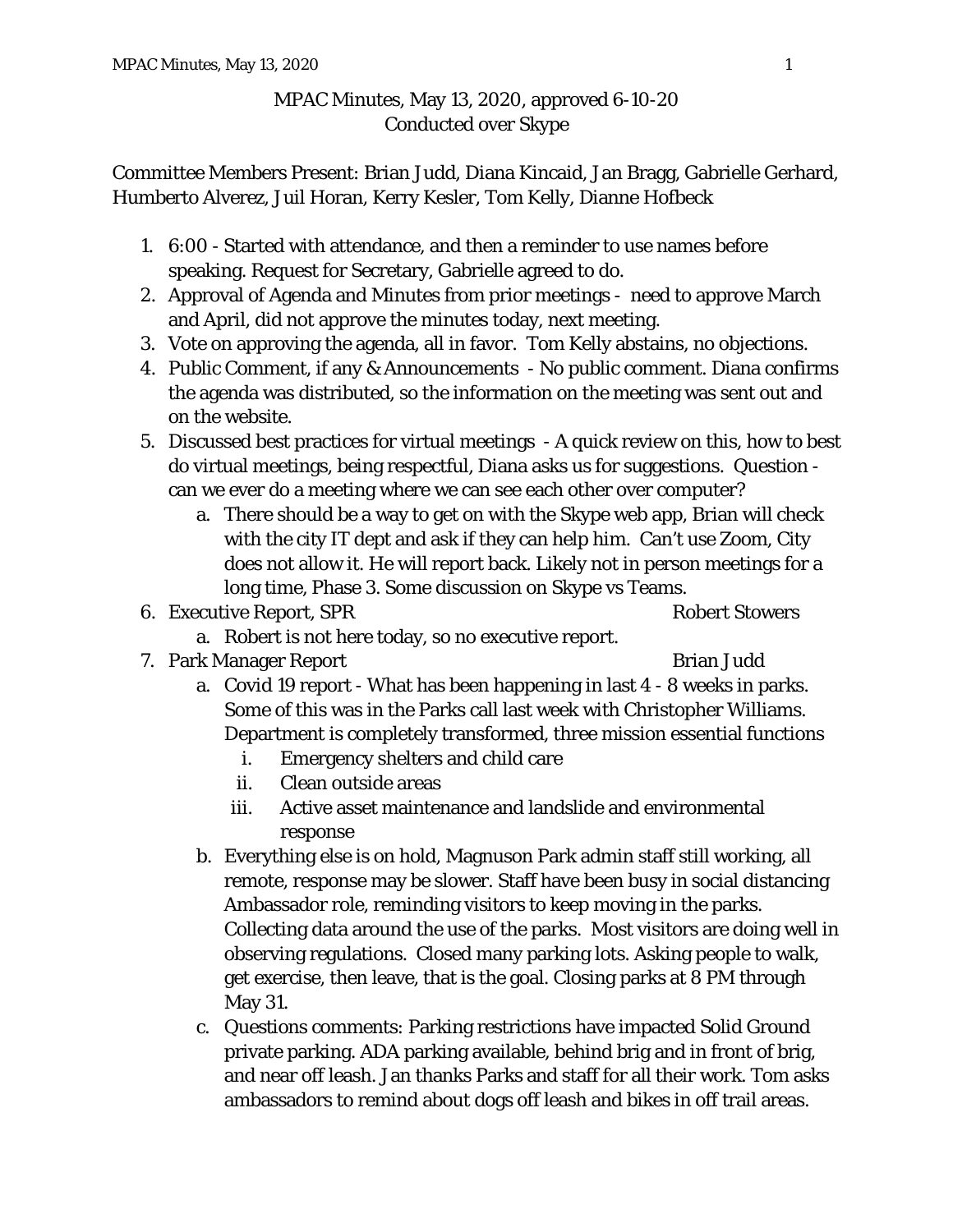Brian says ambassadors do not deal w dogs, but they report up to someone.

- d. Brian continues with report: Park businesses, many closed or reduced operations, some thinking about how to open. City provided 2 months of rent relief for April and May for some organizations, this week's announcement - 2 additional months of rent relief in June and July.
- e. Parks will remain open and still close early till at least May 31. Still monitoring Park.
- f. Strategic Plan report: will be delayed due to all the other work going on.
- g. Update on Brig may be done by the end of May, "substantial completion" stage, would mean people can move back into building if this is the case.
- h. More questions/comments: Increased off leash dogs and increased bikes on trails in park, with more bikes and BMX bikes coming into the park and more bikes on Kite hill
- 8. Priorities: Environmental Social Justice as Theme -- Diana and Juli discussing looking at priorities in the park with a social justice theme. There is still a disconnect with the residents and the broader community, how can we be more inclusive of the residents and increase interaction. Reference to list Diana sent out re: priorities at the park. Suggestions to add in Community Center, and the greening of the park in environmental terms, and the interpretive center and history. Where will this list go? Brian says that we are still in the middle of a shift, we are looking at significant budget reductions, and shifts in older priorities, as Covid19 effects play out. He recommends thinking about these priorities as something to propose for the future, once we get out of this survival mode. Community center funding for renovation will remain and it will continue to progress forward.
	- a. Can we consider these priorities in light of the time? [This was a broad discussion and not every item is captured here - just a note from the minute taker.]
	- b. Walking loop/traffic Dinaa has been walking the park 4 miles a day, and her AHA moment came in the park, we have an easy loop. 1.5 m. or 2 m, close. Close sports field drive? To create a loop. Can this be the backyard for the families that reside there? It connects the residents to the Park in a better way without vehicle traffic. Pushing traffic to 62nd? That could be a challenge. The old golf course, near SPW and 65th, part of that belongs to Parks, part to Solid Ground. Discussed several ideas, closing roads, going one way. Sports Field Drive is owned by Parks. Is it a good idea? Can we recommend it, could it be a weekend idea? Large trucks have to use 62nd Ave cause can't get under Gatehouse, another option, make a large sidewalk on Sports field Drive for better access. Tennis Center would also be impacted, they paid for some road improvements, Also consider impacts on community center and theater. Closing part of it, to allow tennis center and community center and theater access. Diana will make